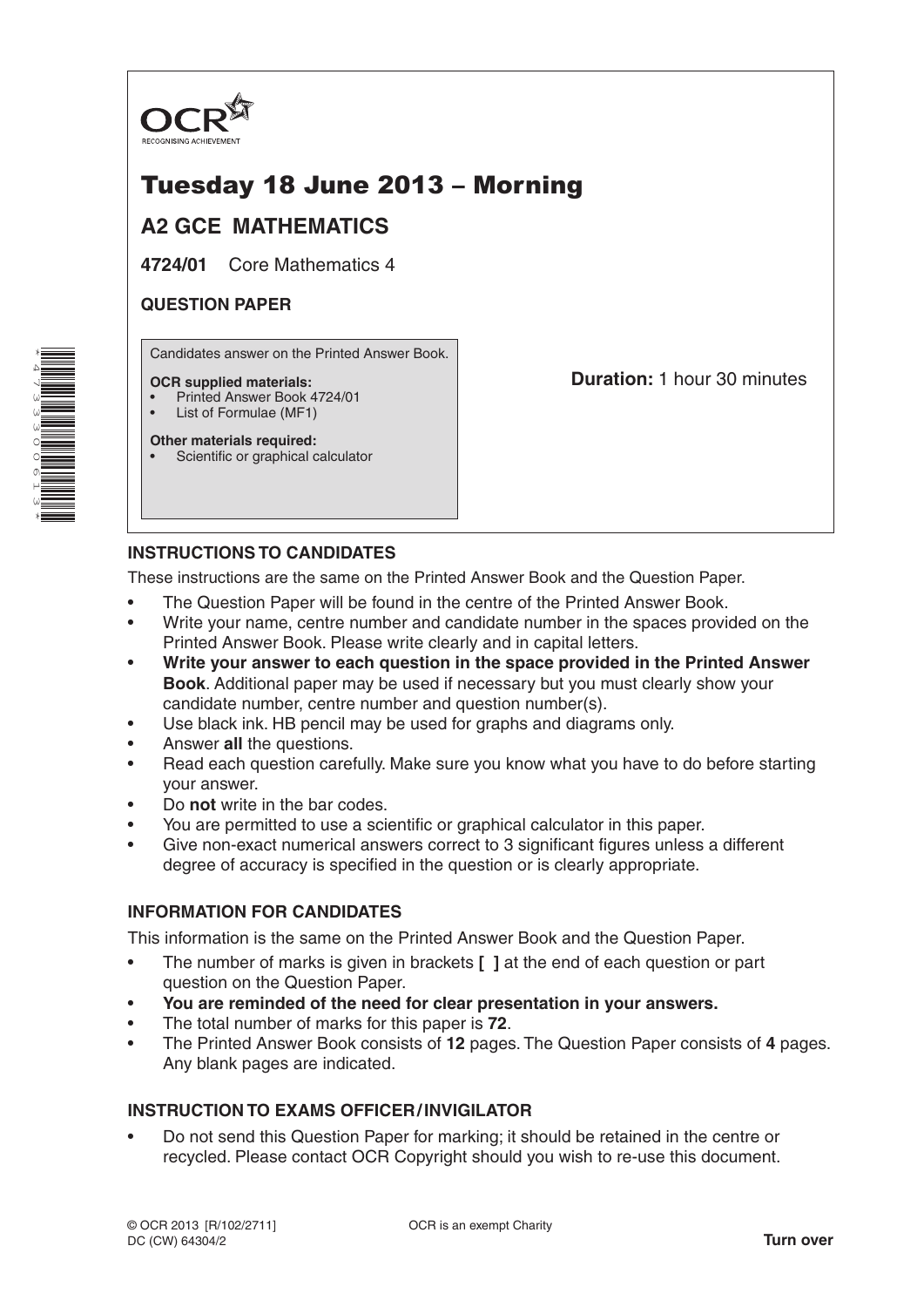1 Express 
$$
\frac{(x-7)(x-2)}{(x+2)(x-1)^2}
$$
 in partial fractions. [5]

**2**

- **2** Find  $x^8 \ln(3x) dx$ . [5]
- **3**  Determine whether the lines whose equations are

$$
\mathbf{r} = (1 + 2\lambda)\mathbf{i} - \lambda\mathbf{j} + (3 + 5\lambda)\mathbf{k} \text{ and } \mathbf{r} = (\mu - 1)\mathbf{i} + (5 - \mu)\mathbf{j} + (2 - 5\mu)\mathbf{k}
$$

are parallel, intersect or are skew. **[6]**

**4** The equation of a curve is  $y = \cos 2x + 2 \sin x$ . Find  $\frac{dy}{dx}$ *y*  $\frac{dy}{dx}$  and hence find the coordinates of the stationary points on the curve for  $0 \le x \le \pi$ . **[6]** 

5 (i) Show that 
$$
\frac{1}{1 - \tan x} - \frac{1}{1 + \tan x} \equiv \tan 2x
$$
. [2]

(ii) Hence evaluate 
$$
\int_{\frac{1}{12}\pi}^{\frac{1}{6}\pi} \left( \frac{1}{1 - \tan x} - \frac{1}{1 + \tan x} \right) dx
$$
, giving your answer in the form  $a \ln b$ . [5]

- **6** Use the substitution  $u = 1 + \ln x$  to find  $\left| \frac{\ln x}{x(1 + \ln x)} \right|$ ln  $x(1 + \ln x)$  $\int \frac{\ln x}{x(1 + \ln x)^2} dx$ . [6]
- **7** Points *A* (2, 2, 5), *B* (1, -1, -4), *C* (3, 3, 10) and *D* (8, 6, 3) are the vertices of a pyramid with a triangular base.
	- **(i)** Calculate the lengths *AB* and *AC*, and the angle *BAC*.  $[4]$
	- (ii) Show that  $\overrightarrow{AD}$  is perpendicular to both  $\overrightarrow{AB}$  and  $\overrightarrow{AC}$ . **[3]**
	- **(iii)** Calculate the volume of the pyramid *ABCD*. **[3]**

[The volume of the pyramid is  $V = \frac{1}{3} \times \text{base area} \times \text{perpendicular height.}$ ]

- **8**  At time *t* seconds, the radius of a spherical balloon is *r* cm. The balloon is being inflated so that the rate of increase of its radius is inversely proportional to the square root of its radius. When  $t = 5$ ,  $r = 9$  and, at this instant, the radius is increasing at  $1.08 \text{ cm s}^{-1}$ .
	- **(i)**  Write down a differential equation to model this situation, and solve it to express *r* in terms of *t*. **[7]**
	- **(ii)** How much air is in the balloon initially? **[2]**

[The volume of a sphere is  $V = \frac{4}{3}\pi r^3$ .]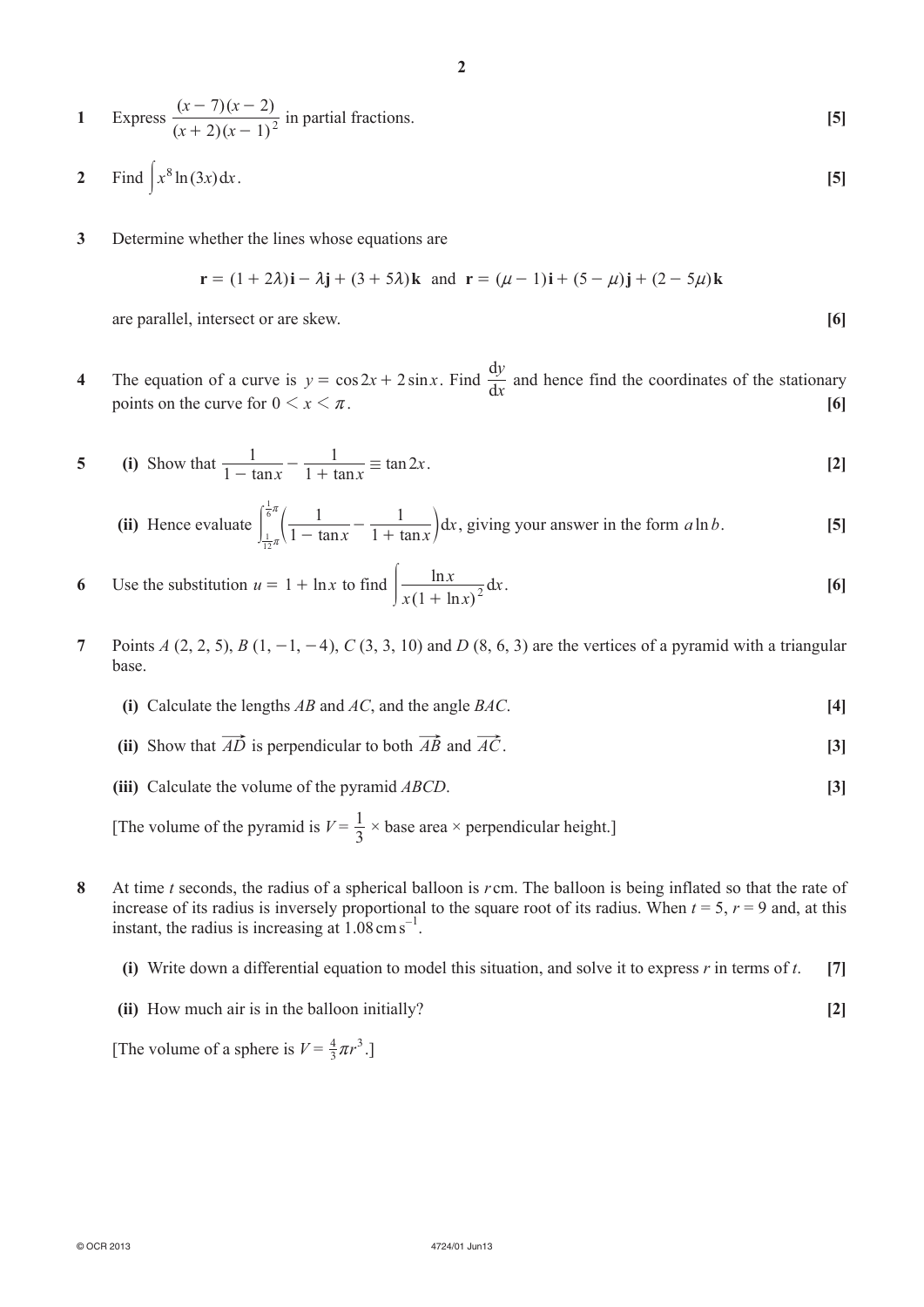- **9** A curve has parametric equations  $x = \frac{1}{t} 1$  and  $y = 2t$ *t*  $= 2t + \frac{1}{t^2}$ .  $\frac{dy}{dx}$ *y*  $\frac{dy}{dx}$  in terms of *t*, simplifying your answer. **[3]** 
	- **(ii)** Find the coordinates of the stationary point and, by considering the gradient of the curve on either side of this point, determine its nature. **[4]**
	- **(iii)** Find a cartesian equation of the curve. **[2]**

10 (i) Show that 
$$
\frac{x}{(1-x)^3} \approx x + 3x^2 + 6x^3
$$
 for small values of x. [2]

(ii) Use this result, together with a suitable value of *x*, to obtain a decimal estimate of the value of  $\frac{100}{729}$ .

**[2]**

 **(iii)**  Show that  $(1 - x)$ *x*  $1-x)^3$   $x^2$   $x^2$  $\frac{1}{3} = -\frac{1}{r^2}\left(1 - \frac{1}{r}\right)$ 3  $\frac{x}{(x-x)^3} = -\frac{1}{x^2} \left( 1 -$ -  $\left(1-\frac{1}{r}\right)$ . Hence find the first three terms of the binomial expansion

of 
$$
\frac{x}{(1-x)^3}
$$
 in powers of  $\frac{1}{x}$ . [4]

**(iv)** Comment on the suitability of substituting the same value of *x* as used in part **(ii)** in the expansion in part **(iii)** to estimate the value of  $\frac{100}{729}$ .  $\frac{100}{720}$  [1]